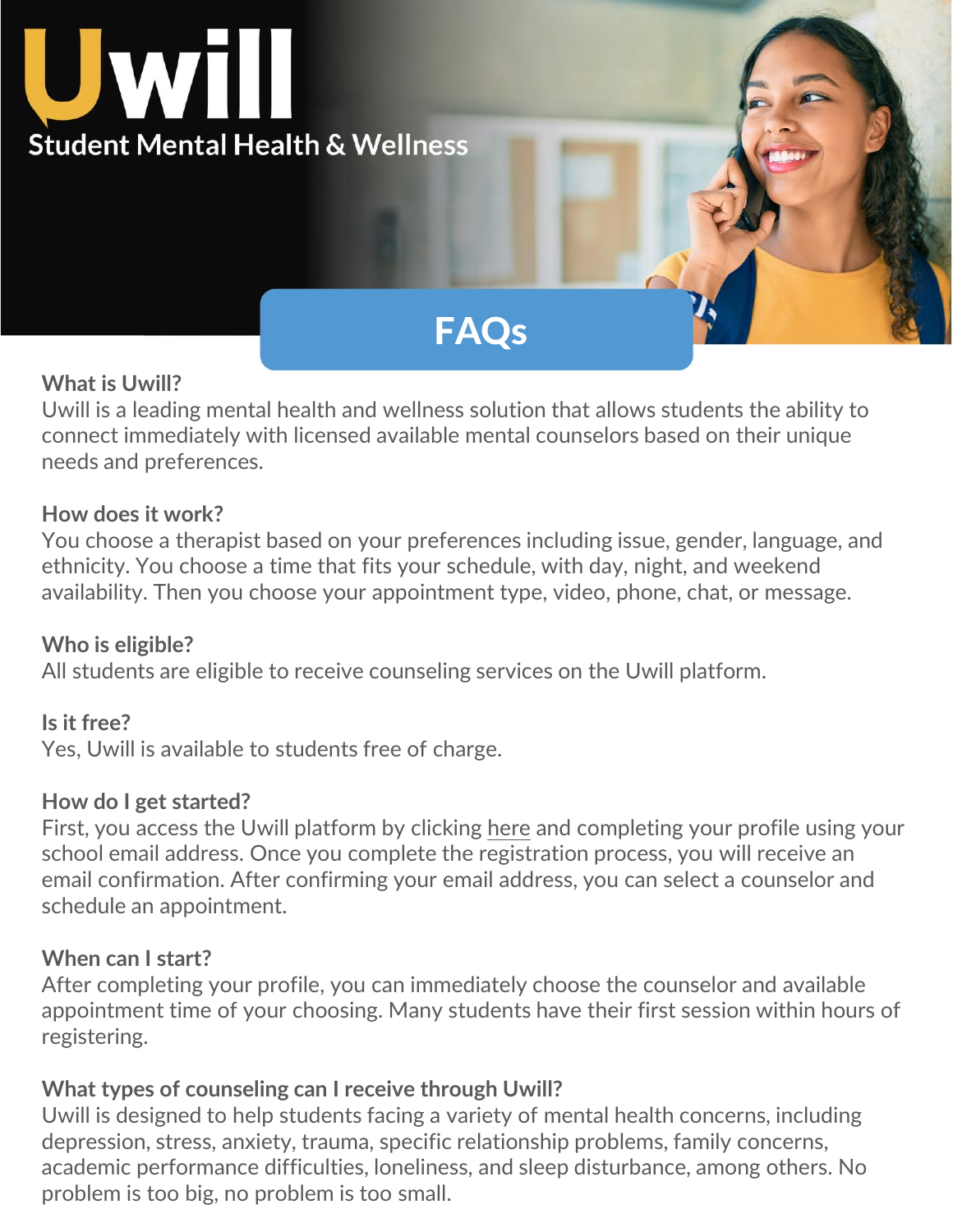

# **FAQs**

### **Who are the counselors available on the platform?**

The counselors in the Uwill network are all licensed mental health professionals with extensive clinical experience who possess one of the following credentials or similar:

- Doctoral Level Licensed psychologists (LP, Ph.D., Psy.D. or the state's equivalent of an independently licensed psychologist)
- Master's Level Licensed Clinical Social Workers (LCSW, LICSW, or the state's equivalent of an independently licensed social worker)
- Master's Level Licensed Marriage and Family Therapists (LMFT or the state's equivalent of an independently licensed marriage and family therapist)
- Master's Level Licensed Counselors (LPC, LPCC or the state's equivalent of an independently licensed counselor)

### **Which treatment approaches do the counselors utilize?**

Counselors using the Uwill platform generally take a solutions-oriented, holistic perspective to treatment with a focus on providing specific coping skills to address the issues you are facing. To accomplish this, counselors use a variety of approaches including but not limited to: Cognitive Behavioral Therapy (CBT), Dialectical Behavior Therapy (DBT), and Mindfulness-Based Therapy.

#### **Can I choose between video, phone, chat and message-based support?**

Yes, you work with your counselor and select the format that best suits you. The first session must be video or phone and then you can choose the modality based on your schedule and needs.

#### **What are Uwill credits and how do they work?**

Uwill sessions equate to a specific amount of credits. Credits are provided to you by your school and can be utilized as follows:

- Video/Phone (30-minute session) = 30 credits
- Scheduled Chat (15-minute sessions) = 15 credits
- Messaging  $(2$ -way exchange) = 5 credits.